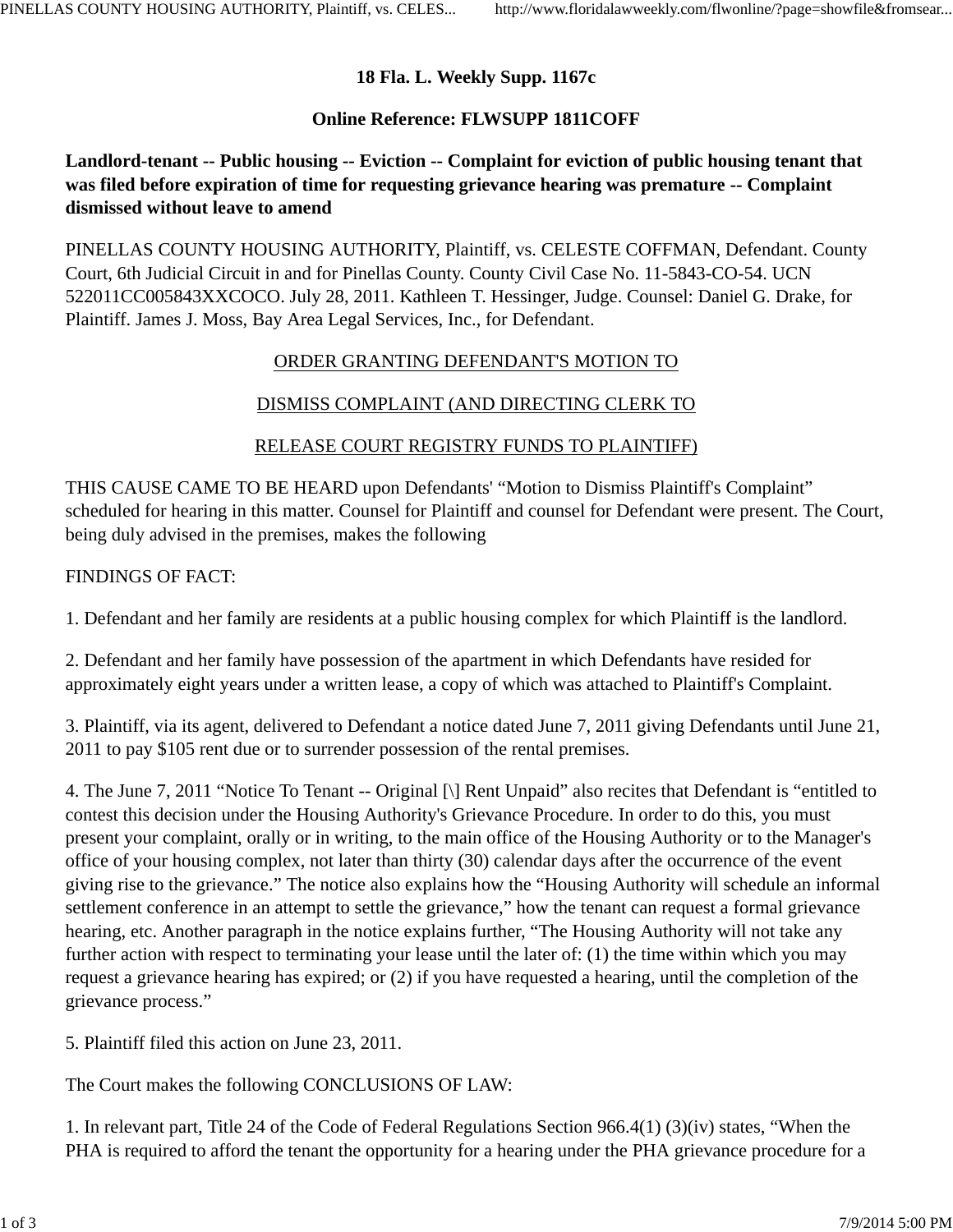grievance concerning the lease termination . . . , the tenancy shall not terminate (even if any notice to vacate under State or local law has expired) until the time for the tenant to request a grievance hearing has expired."

2. In *Hialeah Housing Authority v. Conley,* 12 Fla. Law Weekly Supp. 1176a (Fla. Dade Cty. Ct. 2005), the Housing Authority issued a "30-Day Notice of Termination" on March 18, 2005; tenant attended an "informal conference" on April 27, 2005; Housing Authority filed the eviction suit on May 3, 2005; and the hearing officer at the "informal conference" mailed a letter to tenant dated May 4, 2005 upholding the decision to terminate. The "Informal Conference Letter" stated tenant had ten days from the date of the letter to "appeal" the decision and request a formal hearing. The trial court held that 24 CFR Sec. 966.4(1)(3)(iv) applied, and the Housing Authority filed suit to evict prematurely.

3. In *Walton v. Lewis,* 46 Fla. Supp. 2d 138 (Fla. Palm Beach Cty. Ct. 1991) and *Walton v. Manning,* 46 Fla. Supp. 2d 132 (Fla. Palm Beach Cty. Ct. 1991), the tenant in each of these federally subsidized tenancy case received a notice from landlord giving her three days to pay rent or vacate; the notice in each case went on to state that the tenant had "10 days within which to discuss the proposed termination of tenancy with the Landlord. The 10 day period will begin on the earlier date in which the Notice was hand delivered to the unit or the day after the Notice is mailed. However, Landlord will proceed to terminate the tenancy after expiration of the 3 day notice provision required under Florida law." The trial court in each case held that the termination notice was insufficient under both federal and state law. In *Lewis,* the Court held that the notice failed to adequately notify the tenant of the date landlord sought to terminate the tenancy if rent was not paid in contravention of Sec. 83.56(3), Fla. Stat. and the HUD regulation applicable to the tenancy (in the *Lewis* case, 24 CFR Sec. 247.4(a)). In the *Manning* case, the Court also held, "A person of normal intelligence reading the notice cannot ascertain his or her obligations regarding payment. It is not clear which time limit applies. In this sense, the notice fails to 'substantially' comply with the form prescribed by the state statute." (*Lewis* at 134).

4. Similarly, in Defendant's case, the June 7, 2011 notice is, at best, confusing for a "person of normal intelligence" as to what Defendant's obligations and rights are. The notice certainly appears to provide that Plaintiff "will not take any further action" (which would presumably include filing suit in county court to evict Defendant) "until . . . the time within which you may request a grievance hearing has expired," and the notice specifically states Defendant has "thirty (30) calendar days after the occurrence of the event giving rise to the grievance" has occurred to "contest this action." Even if the "event giving rise to the grievance" were Defendant's failure to pay rent due June 1, 2011 and not the issuance on June 7 of the termination notice, since Plaintiff filed this suit on June 23, 2011-less than thirty days from June 1, 2011, Plaintiff filed this action prematurely.

5. If the termination notice is insufficient, the landlord has no valid cause of action existing at the time of filing suit, and the defect cannot be cured by filing an amended complaint. *Moorer v. Williams,* 39 Fla. Supp. 2d 165 (Fla. Pinellas Cty. Ct. 1989) (citing *Meredith v. Long,* 96 Fla. 719, 119 So. 114 (Fla. 1928).

#### Therefore, it is

ORDERED AND ADJUDGED that Plaintiff's demand for judgment for possession of the leased residential premises against Defendant is DENIED; Defendant shall go hence without day. The Clerk of Court is hereby directed to release all rent monies Defendants have deposited into the Court Registry (minus nonrefundable administrative fees) to Plaintiff, via Plaintiff's attorney of record. The Court reserves jurisdiction on the issue of the amount of attorneys fees to be awarded to Defendant's counsel as the "prevailing party" pursuant to Sec. 83.48, Fla. Stat.